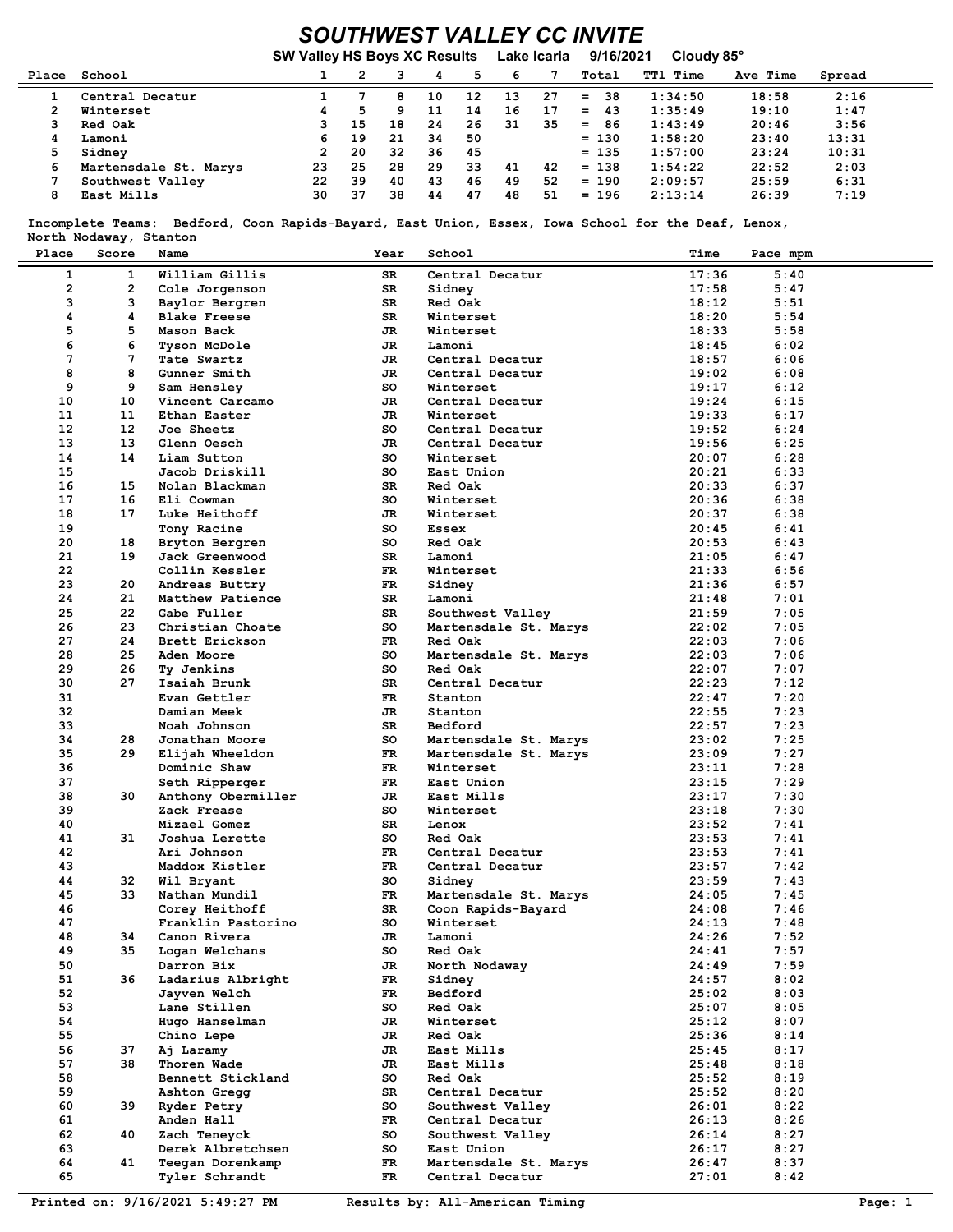## SOUTHWEST VALLEY CC INVITE

|       |       |                  |      | SW Valley HS Boys XC Results Lake Icaria | 9/16/2021 | Cloudy 85° |          |
|-------|-------|------------------|------|------------------------------------------|-----------|------------|----------|
| Place | Score | Name             | Year | School                                   |           | Time       | Pace mpm |
| 66    | 42    | Thomas Mundil    | FR   | Martensdale St. Marys                    |           | 27:05      | 8:43     |
| 67    |       | Quentin Coffelt  | SR.  | Central Decatur                          |           | 27:09      | 8:44     |
| 68    |       | Griffin Eubank   | so   | Red Oak                                  |           | 27:09      | 8:44     |
| 69    | 43    | Ethan James      | so   | Southwest Valley                         |           | 27:12      | 8:45     |
| 70    |       | James McDonald   | FR.  | Stanton                                  |           | 27:30      | 8:51     |
| 71    |       | Peyton Long      | JR.  | East Union                               |           | 27:33      | 8:52     |
| 72    | 44    | Walter Seipold   | FR.  | East Mills                               |           | 27:49      | 8:57     |
| 73    |       | Jacob Brower     | FR.  | Red Oak                                  |           | 27:51      | 8:58     |
| 74    | 45    | Christian Harris | JR   | Sidney                                   |           | 28:30      | 9:10     |
| 75    | 46    | Matthew Means    | FR.  | Southwest Valley                         |           | 28:30      | 9:11     |
| 76    |       | Grayson Hewett   | SR.  | Red Oak                                  |           | 28:53      | 9:18     |
| 77    |       | Lakota Benge     | FR.  | Iowa School for the Deaf                 |           | 30:01      | 9:40     |
| 78    |       | Eric Super       | JR.  | Winterset                                |           | 30:09      | 9:42     |
| 79    | 47    | Cooper Stearns   | FR   | East Mills                               |           | 30:35      | 9:51     |
| 80    | 48    | Fletcher Proctor | FR.  | East Mills                               |           | 31:32      | 10:09    |
| 81    | 49    | Deacon Ganfield  | so   | Southwest Valley                         |           | 31:37      | 10:11    |
| 82    | 50    | Hosah Niebauer   | FR.  | Lamoni                                   |           | 32:17      | 10:23    |
| 83    | 51    | Jordan Williams  | FR   | East Mills                               |           | 33:35      | 10:48    |
| 84    |       | Kyle Pastore     | JR.  | Stanton                                  |           | 34:03      | 10:58    |
| 85    |       | Jeremiah Dobbins | JR   | North Nodaway                            |           | 34:15      | 11:01    |
| 86    | 52    | Devyn Fasce      | JR.  | Southwest Valley                         |           | 42:22      | 13:38    |